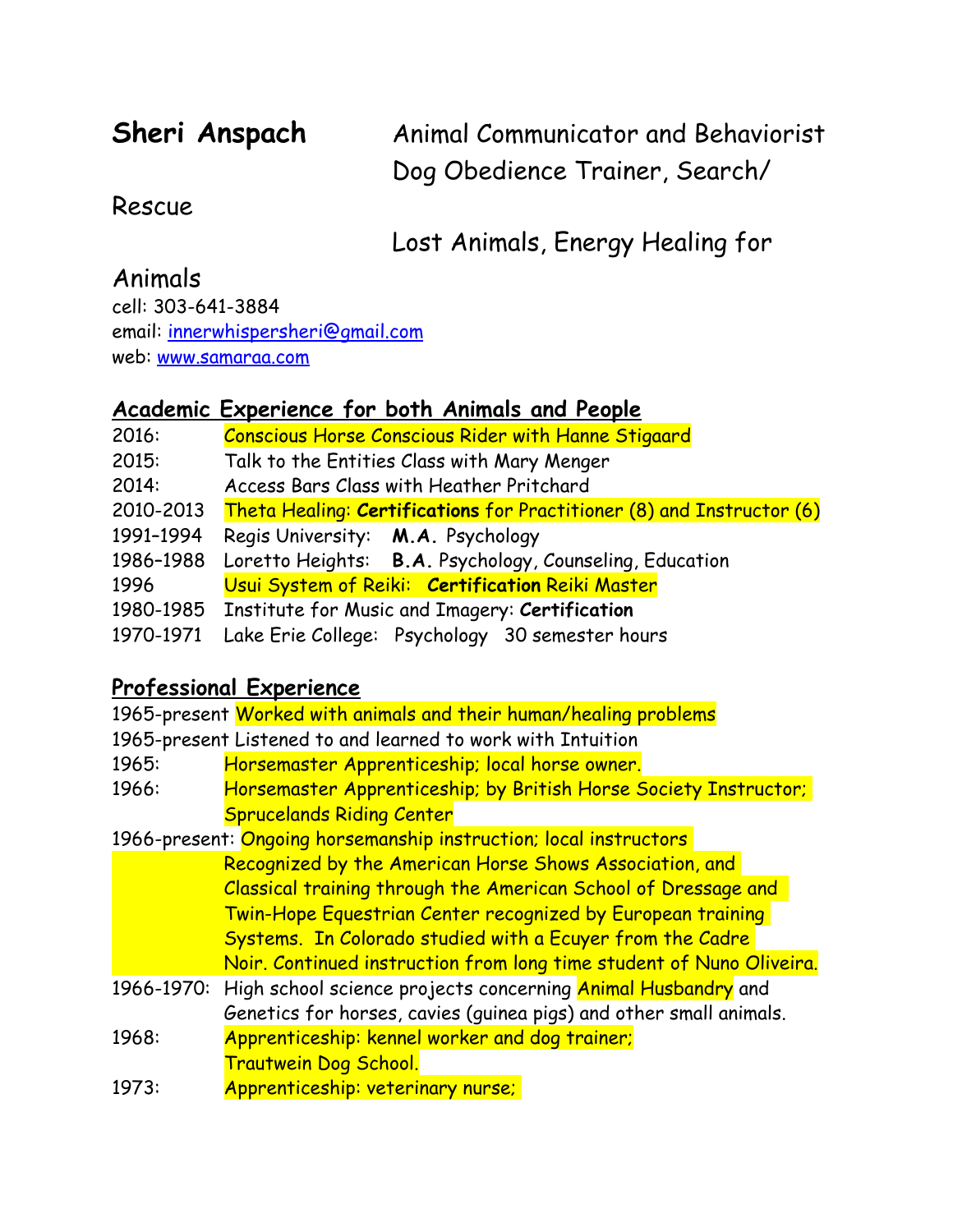|            | Aurora Park Animal Clinic. (East Aurora, New York)                                                                                                                                                                                                                                                              |
|------------|-----------------------------------------------------------------------------------------------------------------------------------------------------------------------------------------------------------------------------------------------------------------------------------------------------------------|
| 1980-2001  | Training, internship, certification: Institute for Music and Imagery;<br>Music-centered Psychotherapy (work of Helen Bonny, Ph.D.)                                                                                                                                                                              |
| 2001.      | Seminars, workshops, training programs (didactic and experiential) in<br>Liturgical Arts, Group Dynamics and Leadership, Jungian and<br>Transpersonal Psychology, Mythology, Symbol Systems (such as Dream<br>Work), and other process modalities. Music-centered Psychotherapy<br>(Work of Helen Bonny, Ph.D.) |
| 1983-1984: | Training, certification, levels one and two; Usui System of Reiki                                                                                                                                                                                                                                               |
|            | Healing.                                                                                                                                                                                                                                                                                                        |
| 1986-1988: | <b>Assessment of Prior Learning,</b>                                                                                                                                                                                                                                                                            |
|            | Principles of Horsemanship-3 Credits,                                                                                                                                                                                                                                                                           |
|            | Methods of Horsemanship-3 Credits,                                                                                                                                                                                                                                                                              |
|            | Practicum: Horsemanship-3 Credits; Loretto Heights University.                                                                                                                                                                                                                                                  |
| 1996:      | Final training, certification as Reiki Master (teacher);                                                                                                                                                                                                                                                        |
|            | Usui System of Reiki Healing.                                                                                                                                                                                                                                                                                   |
| 2010:      | Training for LifeSpark, placing energy healers with Cancer                                                                                                                                                                                                                                                      |
|            | Patients who are open to extra support and comfort,                                                                                                                                                                                                                                                             |
|            | http://www.lifesparknow.org/                                                                                                                                                                                                                                                                                    |
| 2010:      | Theta Healing, Basic DNA, Advanced DNA, and Manifesting and<br>Abundance.                                                                                                                                                                                                                                       |
| 2011:      | Theta Healing, Intuitive Anatomy, Diseases & Disorders, World<br>Relations                                                                                                                                                                                                                                      |
| 2012:      | Theta Healing, Game of Life (working with business clientele) and                                                                                                                                                                                                                                               |
|            | <b>Theta Healing for Animals</b>                                                                                                                                                                                                                                                                                |
| 2013:      | Theta Healing Instructors, Basic DNA, Advanced DNA, Manifesting                                                                                                                                                                                                                                                 |
|            | and Abundance, Rhythm to a Perfect Weight, Game of Life and Theta                                                                                                                                                                                                                                               |
|            | <b>Healing for Animals.</b>                                                                                                                                                                                                                                                                                     |
| 2014:      | Access Bars Class with Heather Pritchard                                                                                                                                                                                                                                                                        |
| 2015:      | Talking to the Entities Class with Mary Menger                                                                                                                                                                                                                                                                  |
| 2016:      | <b>Conscious Horse Conscious Rider with Hanne Stigaard</b>                                                                                                                                                                                                                                                      |
|            | <u>Employment/Experience</u>                                                                                                                                                                                                                                                                                    |

# 1965-present Intuitive practice with family, friends, and then friends of friends. 1965-1968: Groom stable worker and exercise rider; Circle T Ranch 1966- 2009: Raise and/or care for small animals (cavies, rabbits, mice, gerbils, hamsters, rats, and parakeets).

1968-1970: Kennel worker and trainer, assisted with demonstrations performed for schools, clubs, malls, etc. Methods used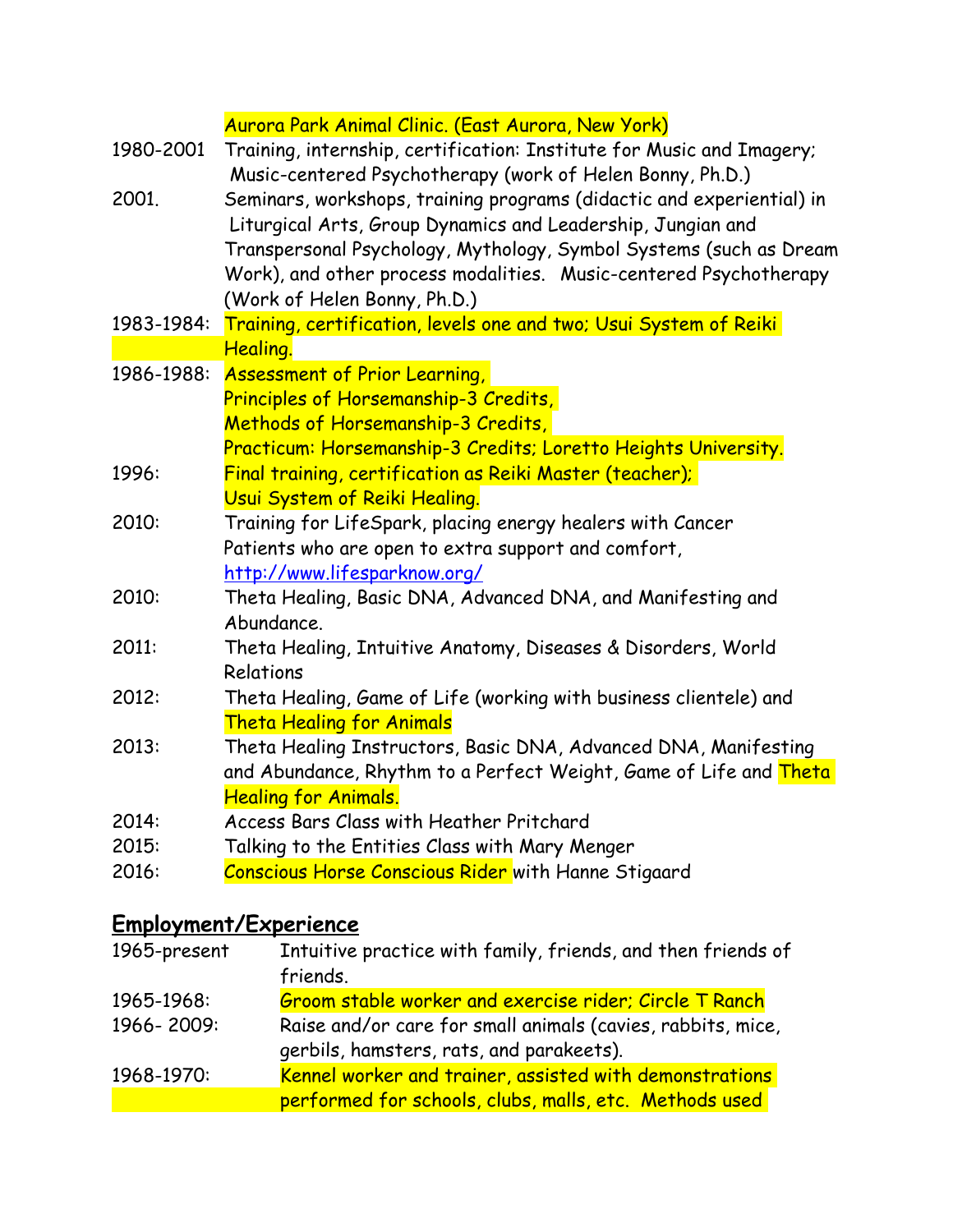|               | for training educational rather than forceful. The<br>training was flexible for each individual dog, with |
|---------------|-----------------------------------------------------------------------------------------------------------|
|               | consideration given to the dog's temperament,                                                             |
|               | environment, and attitude; also cared for their kinkajou;                                                 |
|               | <b>Trautwein Dog School.</b>                                                                              |
| 1970-present: | Assist family, friends, neighbors with transporting their                                                 |
|               | pets to the vet, handling horses with vet for owners, give                                                |
|               | medications when owner (pet) needs help, give help before,                                                |
|               | during and after euthanization.                                                                           |
| 1970-present: | Care for my friends: currently Merlin, my horse; Fiona, my min                                            |
|               | pin; and Sabrina and Mack, my cats.                                                                       |
| 1970-1971:    | Designed and taught stable management program, trained                                                    |
|               | professors and students; Lake Erie College.                                                               |
| 1971:         | Groom for summer A-B rated show circuit including care                                                    |
|               | of stable dogs; Acadian Farms Stables.                                                                    |
| 1971-1972:    | Groom and exercise rider, trained all young stock on                                                      |
|               | farm, ranging from foals, yearlings, 2 year olds, and 3                                                   |
|               | year olds to older mares and stallions, care of dogs and                                                  |
|               | cats; Never-Die Farms.                                                                                    |
| 1972:         | Contract animal care and training; Animal Sitting Service                                                 |
|               | and Riding Instructor.                                                                                    |
| 1972-1973:    | Riding Director, Sprucelands Riding Center. Managed                                                       |
|               | scheduling, riding lessons, stable management training,                                                   |
|               | clinics, and in-house "horse shows".                                                                      |
| 1973-1976:    | Veterinary Nurse, assisted doctor with outpatient                                                         |
|               | treatment, taking & developing x-rays, receptionist. As                                                   |
|               | head of ward, gave medications, injections, fluid therapy,                                                |
|               | and catheterized inpatients; assisted doctor in                                                           |
|               | surgery, performed surgical prepping and ran anesthetic                                                   |
|               | machine; Aurora Park Animal Clinic, New York.                                                             |
| 1976-1979:    | Contract Manager, instructor, trainer for private stables.                                                |
| 1980-present  | Psychotherapist, Bonny Method of Music and Imagery                                                        |
|               | Therapy.                                                                                                  |
| 1983-present: | Practitioner, Usui System of Reiki working with                                                           |
|               | adults, seniors, teenagers, children, and animals.                                                        |
| 1992-1994:    | Teacher, Adult Continuing Education, Dog Obedience                                                        |
|               | <b>Education, Front Range Community College.</b>                                                          |
| 1996-present  | Offering Reiki I and Reiki II, Reiki Master Classes, personal                                             |
|               | instruction, training, attunements and support for study<br>towards Reiki Master level.                   |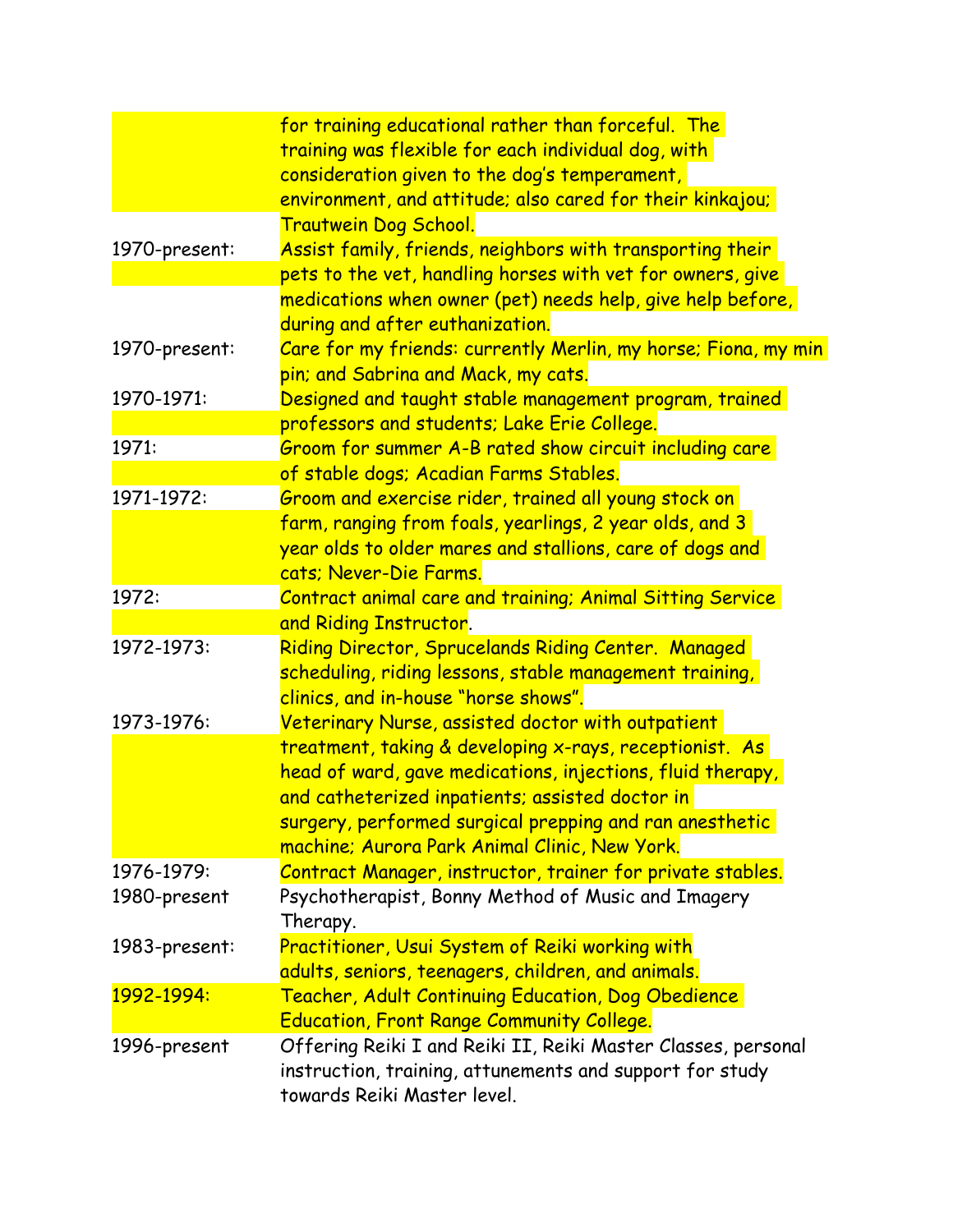| 2010-present: | LifeSpark provider, site coordinator, run virtual Growth and          |
|---------------|-----------------------------------------------------------------------|
|               | Connections meetings, assist with online calendar training, part      |
|               | of "Intentions" group. Honored several years in a row for site        |
|               | coordinator, number of sessions given to cancer participants          |
|               | and extraordinary service. Creator and Trainer with the               |
|               | executive director of Long Distance Protocol Training.                |
| 2010-present  | Practitioner, Theta Healing working with business people and          |
|               | pet quardians, pets, seniors, adults and children of all ages         |
| 2013:         | <b>Instructor</b> , Theta Healing Instructor, Theta Healing Basic and |
|               | Advanced DNA, Manifesting and Abundance, Rhythm to a                  |
|               | Perfect Weight, Game of Life and Theta Healing for Animals.           |

## **Services**

#### **Animal Communication**

1965-present When needed; provide them and their owner-guardians with profoundly accurate communication, healing and comfort. I have enhanced my natural gifts by including the use of Reiki, Theta Healing, Music, Prayer Work, Bach Flower Remedies, Tarot and Astrology as needed in her treatments. Whether in person, over the phone, via emails, or with long-distance communication and energy work, I have been able to pinpoint the areas of misunderstanding and bring clarity to guardians about their animals for behavioral, health/healing, and grief issues.

### **Private Practice**

| May 1985-present | Supervisor: Carol Schneider, Ph.D.                     |
|------------------|--------------------------------------------------------|
|                  | Position/Duties: Psychotherapist and music facilitator |
|                  | Reiki Master and Teacher                               |
|                  | <b>Intuitive Counselor</b>                             |

Work with clients, do consultations, workshops, research [i.e. develop and test music programs for session work]; work with issues such as personal and sacred development, abuse, anxiety, depression, grief, and loss. **Clients:** adults and teenagers, individuals, groups, couples, business groups, care givers and their pets.

### **Trainer**

May 1985-1993 (as Certified Primary Trainer for the Bonny Method of Guided Imagery and Music):

• have given instruction, workshops, and presentations for Music and Imagery techniques, Symbol Systems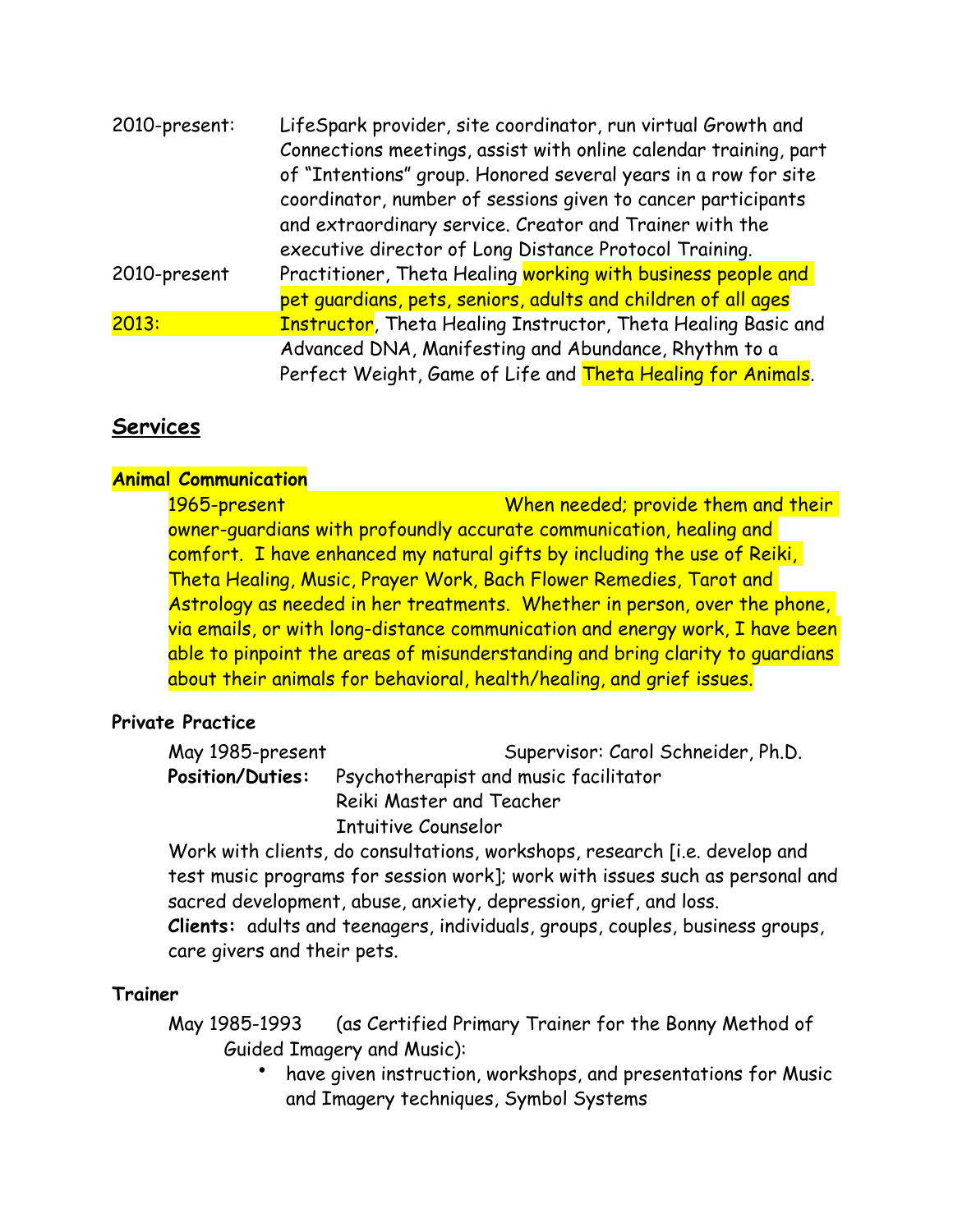- supervised Interns for The Bonny Method of Guided Imagery and Music
- developed complex curricula (taught portions) and gave required personal psychotherapy/music sessions to students

## **Teacher**

- 1994. Front Range Community College, Adult Education
	- taught classes in music, myth, and dream work
	- developed curriculum related to psychological theory and application

1996-present Classes, Skype classes

- Reiki I, Reiki II, Reiki Master/Teacher
- Animal Communication

## **Computer Consultant**

January-June 2007 **Client:** Margaret Cole, Boulder author **Duties:** Helped her with digital transformation, putting old 35 mm slides onto her PowerBook for both her Native American presentation and her Colorado Trains presentation; even helped her with writer's block.

February 2006–2010 **Client:** Golden West Senior Residence, Boulder **Duties**: Provided Computer Committee with assistance in solving software/ hardware problems in the computer lab, helped Computer Committee Members with their own computers and guided residents individually with any skills they wanted to acquire using their own personal computers.

## **Special Skills (computers)**

Install hardware components, software, troubleshoot, work with software, including: Windows XP, Win7, Win8, Win10 Office 2003, 2013+, 365, Outlook, ACT!, Quicken; and peripherals including: scanner, camera, camcorder, sound/ stereo equipment, video equipment. Work well with all ages and abilities on computer.

# **Professional Activities**

| 2012      | Volunteer of the Year "Helping Hand" Award, LifeSpark Cancer              |
|-----------|---------------------------------------------------------------------------|
| Resources |                                                                           |
|           | 1992-1993 Music Policy Co-Chair, Association for Music and Imagery (AMI): |
|           | Worked on policies, including how to work with music copyright laws       |